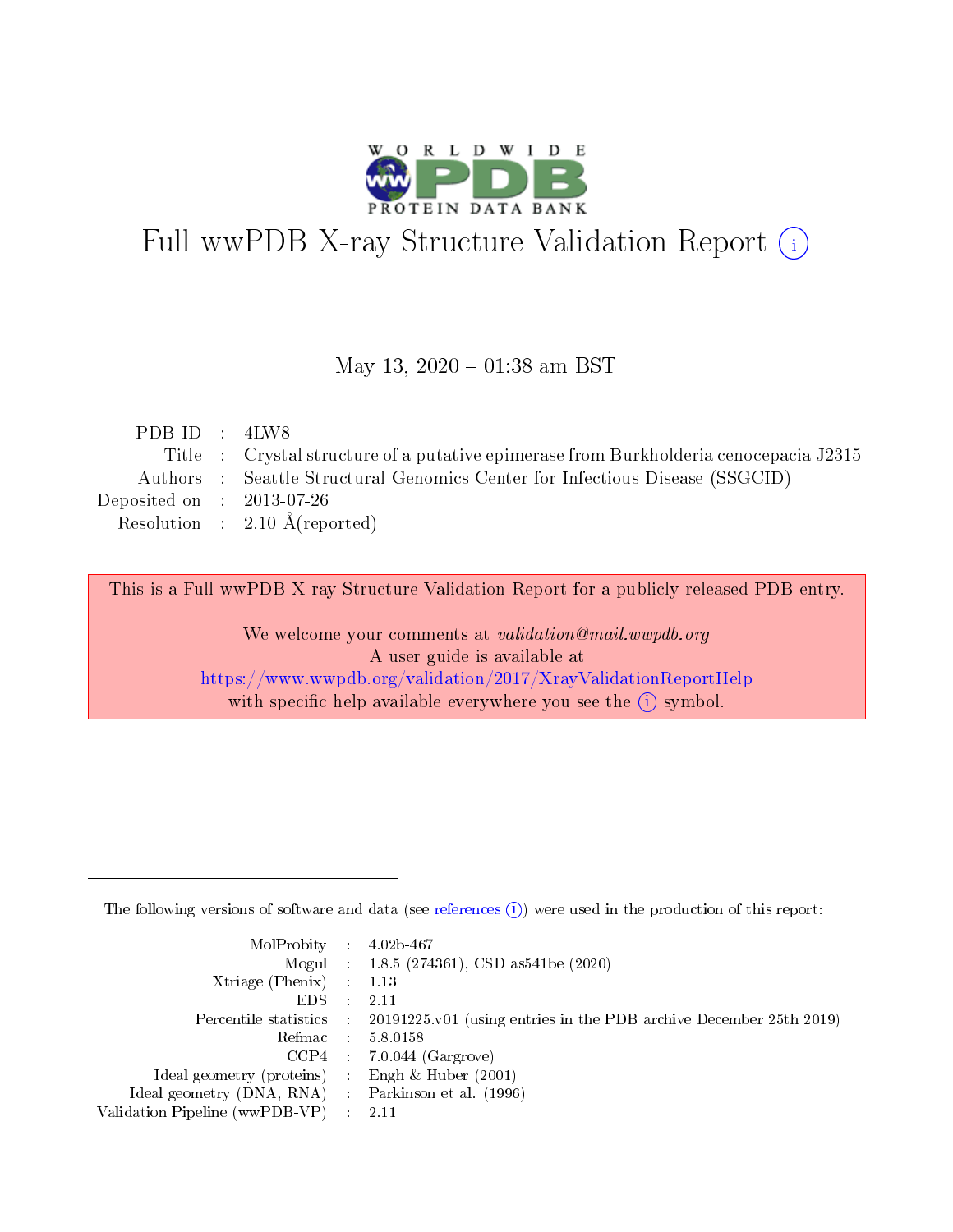# 1 [O](https://www.wwpdb.org/validation/2017/XrayValidationReportHelp#overall_quality)verall quality at a glance  $(i)$

The following experimental techniques were used to determine the structure: X-RAY DIFFRACTION

The reported resolution of this entry is 2.10 Å.

Percentile scores (ranging between 0-100) for global validation metrics of the entry are shown in the following graphic. The table shows the number of entries on which the scores are based.



| Metric                | Whole archive<br>$(\#\text{Entries})$ | <b>Similar resolution</b><br>$(\#\text{Entries}, \text{resolution range}(\text{\AA}))$ |  |  |
|-----------------------|---------------------------------------|----------------------------------------------------------------------------------------|--|--|
| $R_{free}$            | 130704                                | $5197(2.10-2.10)$                                                                      |  |  |
| Clashscore            | 141614                                | $5710(2.10-2.10)$                                                                      |  |  |
| Ramachandran outliers | 138981                                | $5647(2.10-2.10)$                                                                      |  |  |
| Sidechain outliers    | 138945                                | $5648$ $(2.10-2.10)$                                                                   |  |  |
| RSRZ outliers         | 127900                                | $5083(2.10-2.10)$                                                                      |  |  |

The table below summarises the geometric issues observed across the polymeric chains and their fit to the electron density. The red, orange, yellow and green segments on the lower bar indicate the fraction of residues that contain outliers for  $>=3, 2, 1$  and 0 types of geometric quality criteria respectively. A grey segment represents the fraction of residues that are not modelled. The numeric value for each fraction is indicated below the corresponding segment, with a dot representing fractions  $\epsilon=5\%$  The upper red bar (where present) indicates the fraction of residues that have poor fit to the electron density. The numeric value is given above the bar.

| Mol | $Chain \  Length$ | Quality of chain |    |
|-----|-------------------|------------------|----|
|     | 390               | $\%$<br>88%      | 8% |
|     | 390               | 9%<br>89%        | 8% |

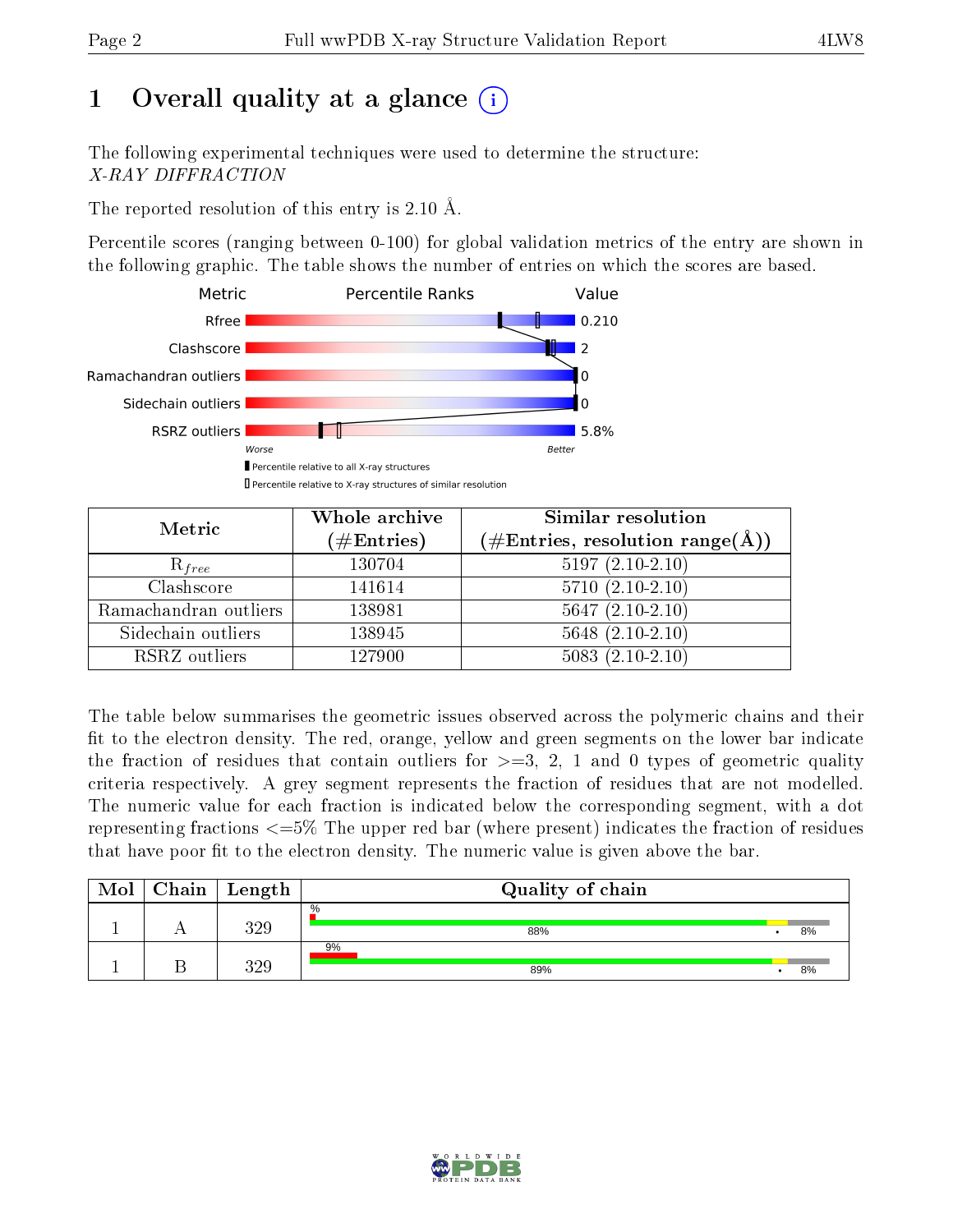## 2 Entry composition (i)

There are 3 unique types of molecules in this entry. The entry contains 4908 atoms, of which 0 are hydrogens and 0 are deuteriums.

In the tables below, the ZeroOcc column contains the number of atoms modelled with zero occupancy, the AltConf column contains the number of residues with at least one atom in alternate conformation and the Trace column contains the number of residues modelled with at most 2 atoms.

Molecule 1 is a protein called Putative epimerase.

| Mol | Chain   Residues | Atoms               |                        |            |     |     | $ZeroOcc \mid AltConf \mid Trace$ |  |
|-----|------------------|---------------------|------------------------|------------|-----|-----|-----------------------------------|--|
|     | 303              | $\rm Total$<br>2269 | 1437                   | -N-<br>398 | 424 | -10 |                                   |  |
|     | 303              | $\rm Total$<br>2238 | $\overline{C}$<br>1418 | 392        | 418 | 10  |                                   |  |

| Chain        | Residue        | Modelled   | Actual | Comment               | Reference  |
|--------------|----------------|------------|--------|-----------------------|------------|
| A            | $-7$           | MET        |        | <b>EXPRESSION TAG</b> | UNP B4EFL1 |
| A            | $-6$           | <b>ALA</b> |        | <b>EXPRESSION TAG</b> | UNP B4EFL1 |
| А            | $-5$           | HIS        |        | <b>EXPRESSION TAG</b> | UNP B4EFL1 |
| А            | $-4$           | <b>HIS</b> |        | <b>EXPRESSION TAG</b> | UNP B4EFL1 |
| $\bf{A}$     | $-3$           | <b>HIS</b> |        | <b>EXPRESSION TAG</b> | UNP B4EFL1 |
| $\bf{A}$     | $-2$           | <b>HIS</b> |        | <b>EXPRESSION TAG</b> | UNP B4EFL1 |
| A            | $-1$           | <b>HIS</b> |        | <b>EXPRESSION TAG</b> | UNP B4EFL1 |
| А            | $\overline{0}$ | <b>HIS</b> |        | <b>EXPRESSION TAG</b> | UNP B4EFL1 |
| $\mathbf{B}$ | $-7$           | MET        |        | <b>EXPRESSION TAG</b> | UNP B4EFL1 |
| B            | $-6$           | <b>ALA</b> |        | <b>EXPRESSION TAG</b> | UNP B4EFL1 |
| B            | $-5$           | <b>HIS</b> |        | <b>EXPRESSION TAG</b> | UNP B4EFL1 |
| B            | $-4$           | <b>HIS</b> |        | <b>EXPRESSION TAG</b> | UNP B4EFL1 |
| B            | $-3$           | <b>HIS</b> |        | <b>EXPRESSION TAG</b> | UNP B4EFL1 |
| B            | $-2$           | <b>HIS</b> |        | <b>EXPRESSION TAG</b> | UNP B4EFL1 |
| B            | $-1$           | <b>HIS</b> |        | <b>EXPRESSION TAG</b> | UNP B4EFL1 |
| B            | $\overline{0}$ | <b>HIS</b> |        | <b>EXPRESSION TAG</b> | UNP B4EFL1 |

There are 16 discrepancies between the modelled and reference sequences:

 Molecule 2 is 4-(2-HYDROXYETHYL)-1-PIPERAZINE ETHANESULFONIC ACID (three-letter code: EPE) (formula:  $C_8H_{18}N_2O_4S$ ).

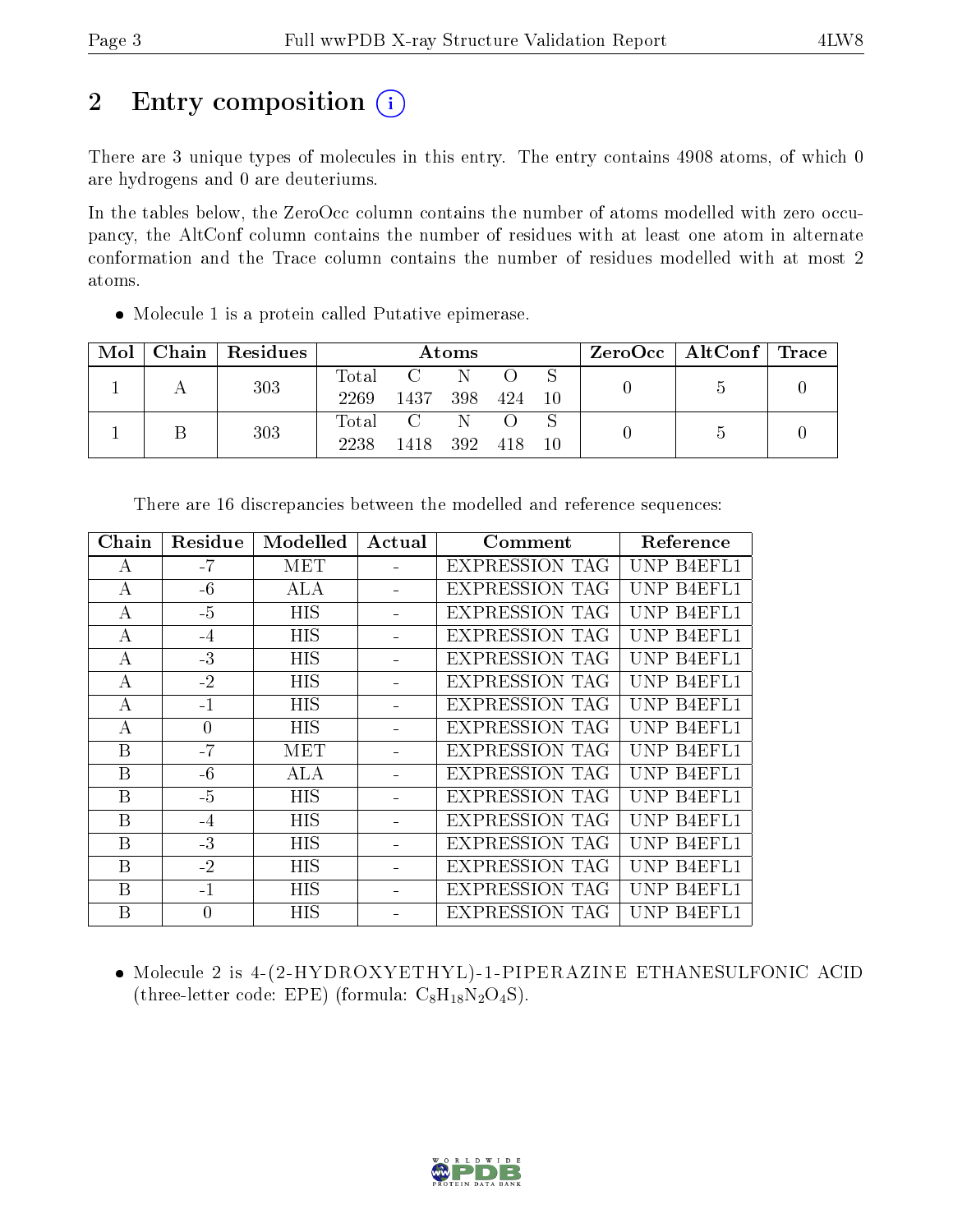

|  | $Mol$   Chain   Residues | Atoms         |  |  | $ZeroOcc \   \ AltConf \  $ |  |
|--|--------------------------|---------------|--|--|-----------------------------|--|
|  |                          | Total C N O S |  |  |                             |  |
|  |                          | 15 8 2 4      |  |  |                             |  |
|  |                          | Total C N O S |  |  |                             |  |
|  |                          | 15 8 2        |  |  |                             |  |

• Molecule 3 is water.

|  | Mol   Chain   Residues | Atoms               | $ZeroOcc \   \ AltConf \  $ |
|--|------------------------|---------------------|-----------------------------|
|  | 201                    | Total<br>201<br>201 |                             |
|  | 170                    | Total<br>17N<br>170 |                             |

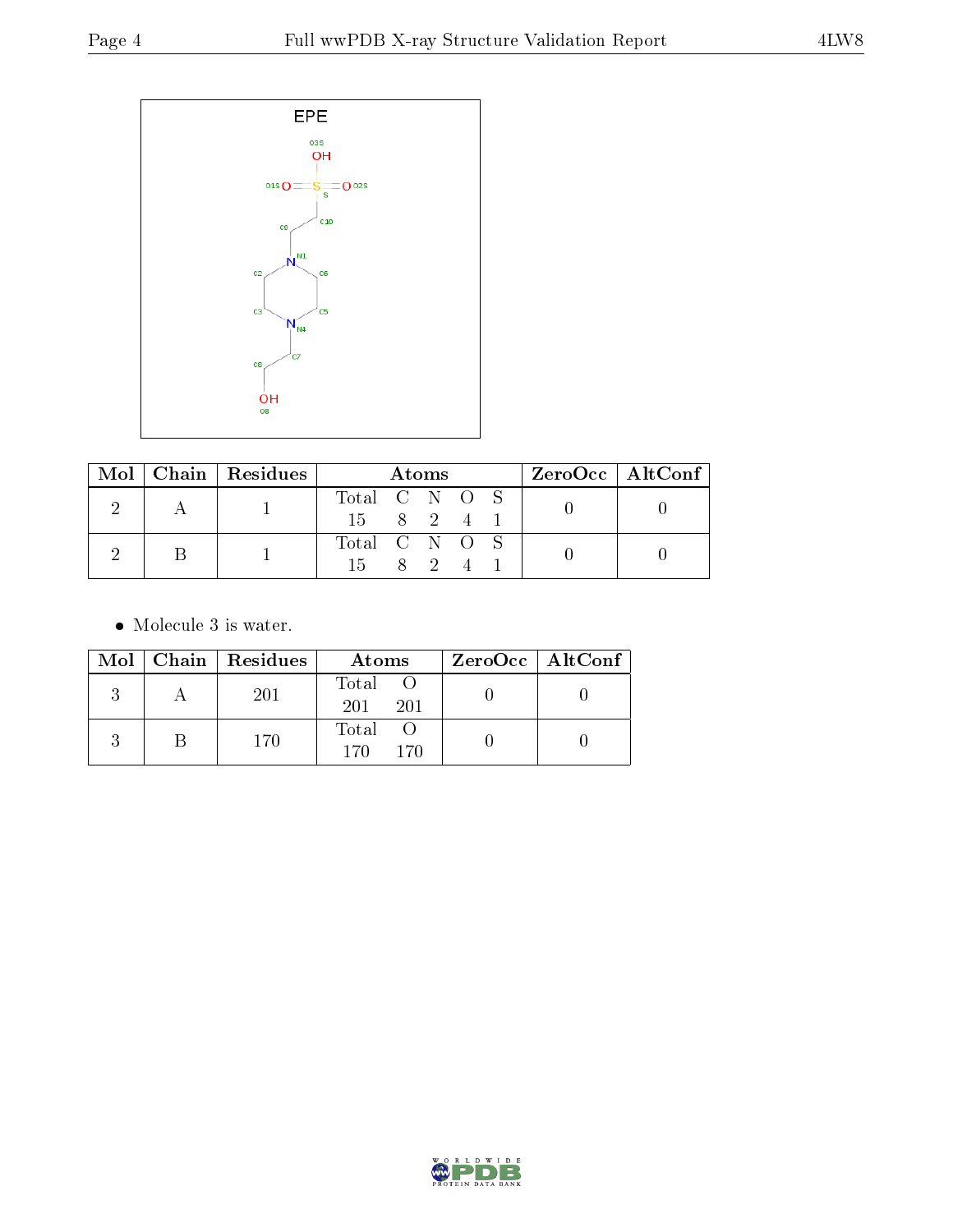# 3 Residue-property plots  $(i)$

These plots are drawn for all protein, RNA and DNA chains in the entry. The first graphic for a chain summarises the proportions of the various outlier classes displayed in the second graphic. The second graphic shows the sequence view annotated by issues in geometry and electron density. Residues are color-coded according to the number of geometric quality criteria for which they contain at least one outlier: green  $= 0$ , yellow  $= 1$ , orange  $= 2$  and red  $= 3$  or more. A red dot above a residue indicates a poor fit to the electron density (RSRZ  $> 2$ ). Stretches of 2 or more consecutive residues without any outlier are shown as a green connector. Residues present in the sample, but not in the model, are shown in grey.



• Molecule 1: Putative epimerase

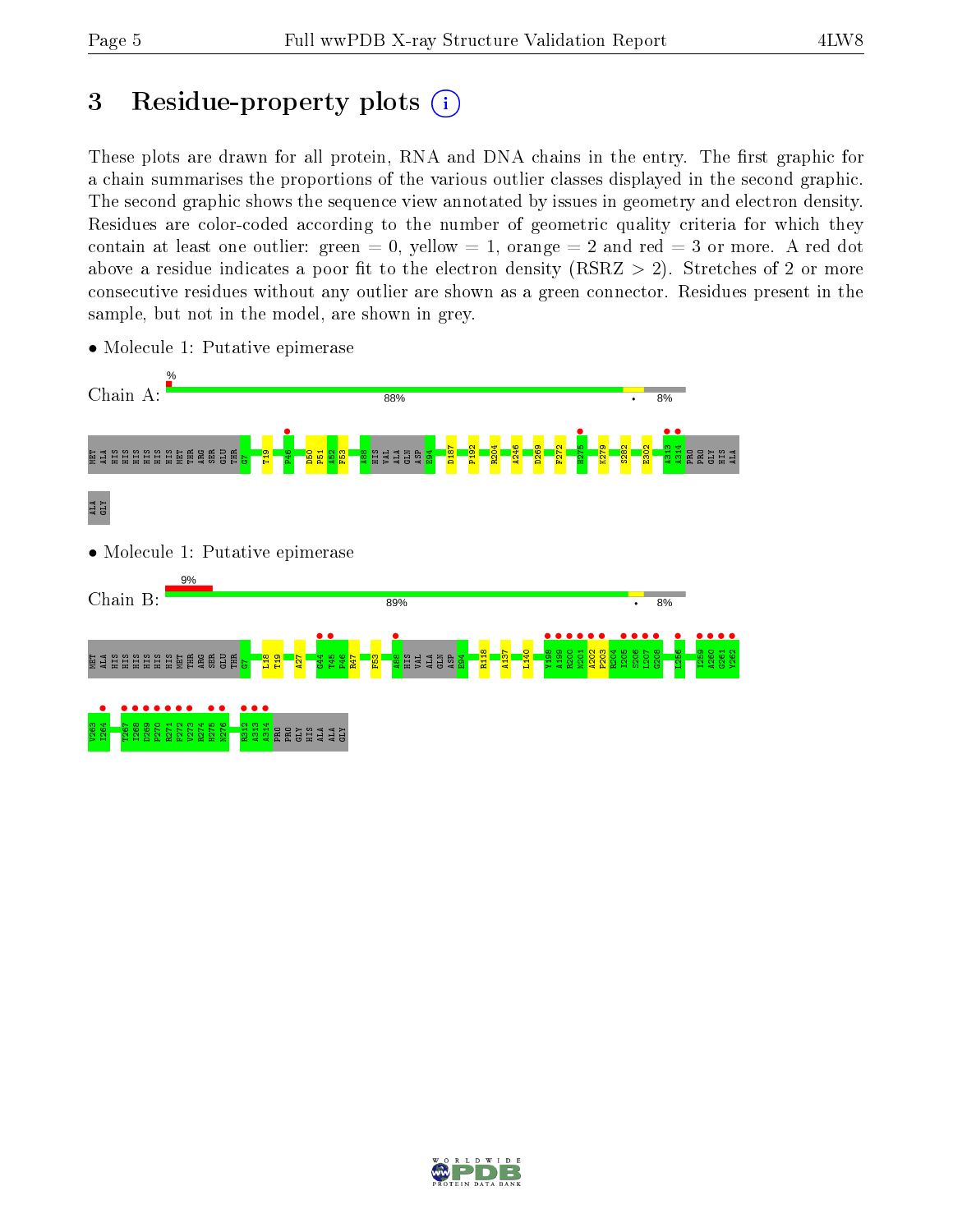# 4 Data and refinement statistics  $(i)$

| Property                                                   | <b>Value</b>                                     | Source     |
|------------------------------------------------------------|--------------------------------------------------|------------|
| Space group                                                | P 31 2 1                                         | Depositor  |
| Cell constants                                             | 98.97Å 173.59Å<br>98.97Å                         |            |
| a, b, c, $\alpha$ , $\beta$ , $\gamma$                     | $90.00^\circ$<br>$90.00^\circ$<br>$120.00^\circ$ | Depositor  |
| Resolution $(A)$                                           | 32.63<br>2.10<br>$\frac{1}{2}$                   | Depositor  |
|                                                            | 47.59<br>$-2.10$                                 | <b>EDS</b> |
| % Data completeness                                        | $99.2(32.63-2.10)$                               | Depositor  |
| (in resolution range)                                      | 99.3 (47.59-2.10)                                | <b>EDS</b> |
| $R_{merge}$                                                | 0.06                                             | Depositor  |
| $\mathrm{R}_{sym}$                                         | (Not available)                                  | Depositor  |
| $\langle I/\sigma(I) \rangle^{-1}$                         | $\overline{3.08}$ (at 2.10Å)                     | Xtriage    |
| Refinement program                                         | PHENIX dev 1439                                  | Depositor  |
|                                                            | $\overline{0.177}$ ,<br>0.210                    | Depositor  |
| $R, R_{free}$                                              | 0.180<br>0.210<br>$\mathbf{A}$                   | DCC        |
| $R_{free}$ test set                                        | 2930 reflections $(5.08\%)$                      | wwPDB-VP   |
| Wilson B-factor $(A^2)$                                    | 31.4                                             | Xtriage    |
| Anisotropy                                                 | 0.268                                            | Xtriage    |
| Bulk solvent $k_{sol}$ (e/Å <sup>3</sup> ), $B_{sol}(A^2)$ | $0.33$ , $50.6$                                  | <b>EDS</b> |
| $\overline{L}$ -test for twinning <sup>2</sup>             | $< L >$ = 0.48, $< L2$ = 0.31                    | Xtriage    |
| Estimated twinning fraction                                | $0.027$ for $-h,-k,l$                            | Xtriage    |
| $F_o, F_c$ correlation                                     | 0.95                                             | <b>EDS</b> |
| Total number of atoms                                      | 4908                                             | wwPDB-VP   |
| Average B, all atoms $(A^2)$                               | 39.0                                             | wwPDB-VP   |

Xtriage's analysis on translational NCS is as follows: The largest off-origin peak in the Patterson function is  $3.99\%$  of the height of the origin peak. No significant pseudotranslation is detected.

<sup>&</sup>lt;sup>2</sup>Theoretical values of  $\langle |L| \rangle$ ,  $\langle L^2 \rangle$  for acentric reflections are 0.5, 0.333 respectively for untwinned datasets, and 0.375, 0.2 for perfectly twinned datasets.



<span id="page-5-1"></span><span id="page-5-0"></span><sup>1</sup> Intensities estimated from amplitudes.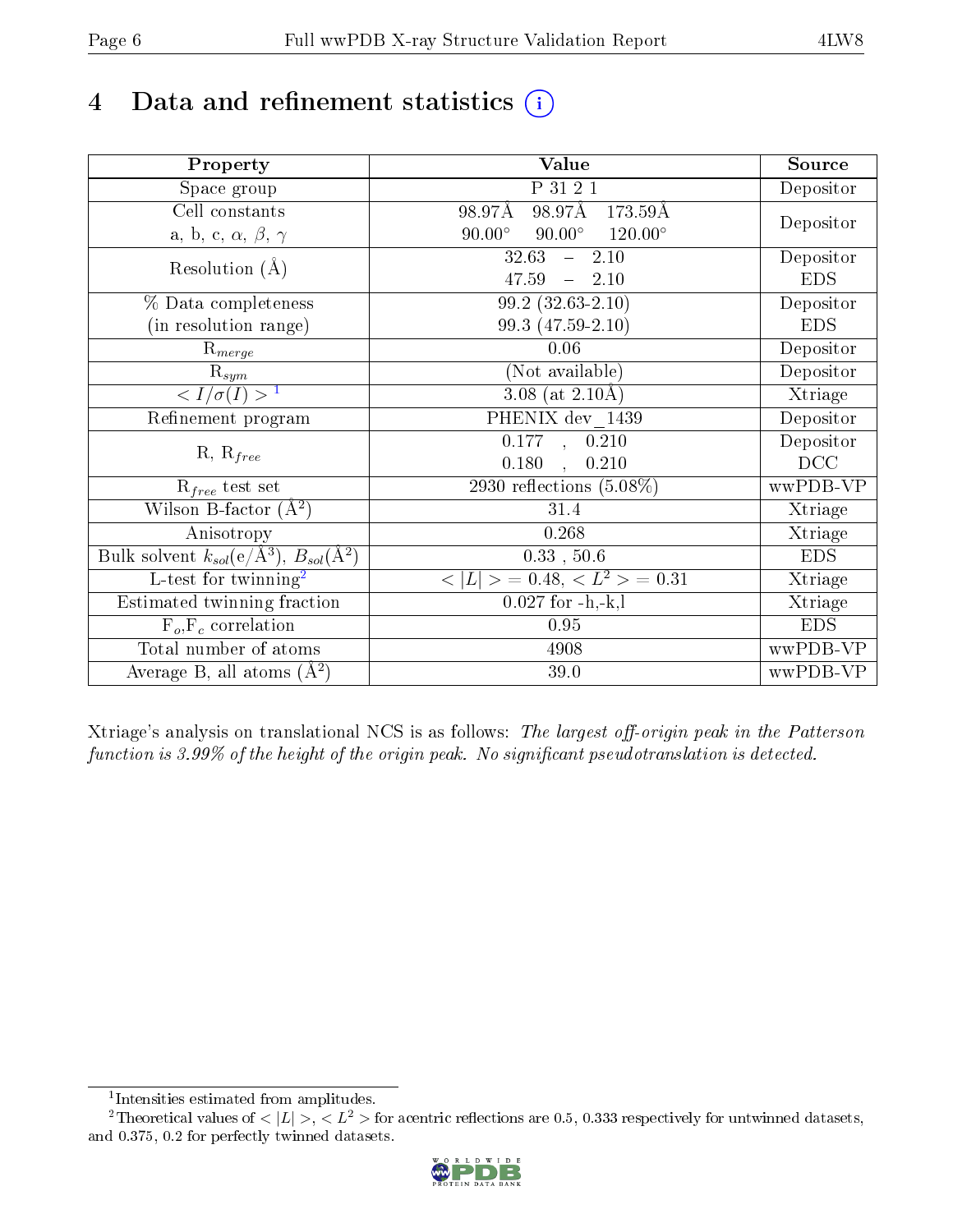# 5 Model quality  $(i)$

## 5.1 Standard geometry (i)

Bond lengths and bond angles in the following residue types are not validated in this section: EPE

The Z score for a bond length (or angle) is the number of standard deviations the observed value is removed from the expected value. A bond length (or angle) with  $|Z| > 5$  is considered an outlier worth inspection. RMSZ is the root-mean-square of all Z scores of the bond lengths (or angles).

| Mol | Chain |      | <b>Bond lengths</b> | Bond angles |             |  |
|-----|-------|------|---------------------|-------------|-------------|--|
|     |       | RMSZ | $\# Z  > 5$         | RMSZ        | $\ Z\  > 5$ |  |
|     |       | 0.38 | 0/2328              | 0.50        | 0/3178      |  |
|     | R     | 0.39 | 0/2296              | 0.51        | 0/3140      |  |
| AΠ  | A 11  | 0.39 | 4624                | 0.51        | /6318       |  |

There are no bond length outliers.

There are no bond angle outliers.

There are no chirality outliers.

There are no planarity outliers.

#### $5.2$  Too-close contacts  $(i)$

In the following table, the Non-H and H(model) columns list the number of non-hydrogen atoms and hydrogen atoms in the chain respectively. The H(added) column lists the number of hydrogen atoms added and optimized by MolProbity. The Clashes column lists the number of clashes within the asymmetric unit, whereas Symm-Clashes lists symmetry related clashes.

|   |   |      | Mol   Chain   Non-H   H(model)   H(added) |      | $\mid$ Clashes $\mid$ Symm-Clashes |
|---|---|------|-------------------------------------------|------|------------------------------------|
|   |   | 2269 |                                           | 2265 |                                    |
|   | В | 2238 |                                           | 2212 |                                    |
| ച |   | 15   |                                           | 17   |                                    |
|   |   | 15   |                                           | 17   |                                    |
| ົ |   | 201  |                                           |      |                                    |
| ച | R | 170  |                                           |      |                                    |
|   |   | 4908 |                                           | 4511 |                                    |

The all-atom clashscore is defined as the number of clashes found per 1000 atoms (including hydrogen atoms). The all-atom clashscore for this structure is 2.

All (14) close contacts within the same asymmetric unit are listed below, sorted by their clash

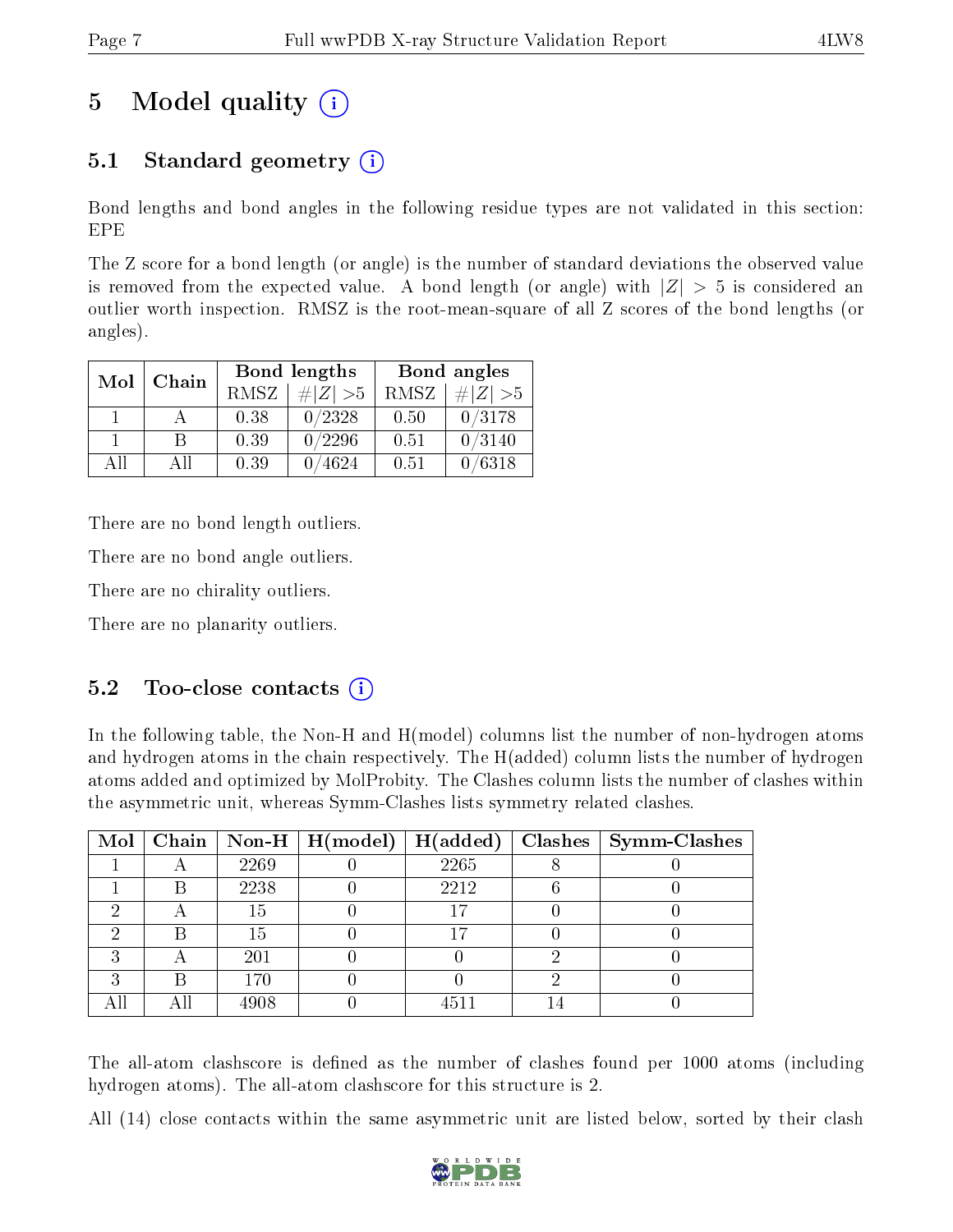| Atom-1                       | $\boldsymbol{\mathrm{Atom}\text{-}2}$ | Interatomic<br>distance $(A)$ | Clash<br>overlap $(A)$ |
|------------------------------|---------------------------------------|-------------------------------|------------------------|
| 1:A:269:ASP:HB3              | 1:A:272:PHE:HD2                       | 1.71                          | 0.55                   |
| 1:B:118:ARG:NH2              | 3:B:657:HOH:O                         | 2.45                          | 0.50                   |
| $1:A:204:ARG:H\overline{B2}$ | 3: A:691:HOH:O                        | 2.13                          | 0.47                   |
| 1:B:18:LEU:HD11              | 1:B:27:ALA:HB2                        | 1.97                          | 0.47                   |
| 1: A:302: GLU:OE1            | 3:A:555:HOH:O                         | 2.20                          | 0.47                   |
| 1:B:47:ARG:HB3               | 3: B:628: HOH:O                       | 2.15                          | 0.46                   |
| 1:B:19:THR:HA                | 1:B:53:PHE:CZ                         | 2.52                          | 0.45                   |
| 1: A: 19: THR: HA            | 1: A:53: PHE: CZ                      | 2.52                          | 0.44                   |
| 1: A:279: LYS: HA            | 1:A:279:LYS:HD3                       | 1.67                          | 0.44                   |
| 1:A:187:ASP:HA               | 1:A:192:PRO:HB2                       | 2.00                          | 0.43                   |
| 1:A:50:ASP:HA                | 1: A:51: PRO:HD3                      | 1.86                          | 0.43                   |
| 1:B:202:ALA:HA               | 1:B:203:PRO:HD3                       | 1.85                          | 0.42                   |
| $1:A:246:ALA:H\overline{B2}$ | 1:A:282:SER:HB3                       | 2.03                          | 0.41                   |
| 1:B:137:ALA:HB3              | 1:B:140:LEU:CD2                       | 2.52                          | 0.40                   |

magnitude.

There are no symmetry-related clashes.

#### 5.3 Torsion angles (i)

#### 5.3.1 Protein backbone  $(i)$

In the following table, the Percentiles column shows the percent Ramachandran outliers of the chain as a percentile score with respect to all X-ray entries followed by that with respect to entries of similar resolution.

The Analysed column shows the number of residues for which the backbone conformation was analysed, and the total number of residues.

| Mol | Chain | Analysed                      | Favoured          |          | Allowed   Outliers | Percentiles                  |
|-----|-------|-------------------------------|-------------------|----------|--------------------|------------------------------|
|     |       | $304/329$ (92\%)   301 (99\%) |                   | $3(1\%)$ |                    | $\mid$ 100 $\mid$ 100 $\mid$ |
|     |       | $304/329$ (92\%)   301 (99\%) |                   | $3(1\%)$ |                    | $100$   100                  |
| All | All   | $608/658(92\%)$               | $\vert 602(99\%)$ | 6 $(1%)$ |                    | 100<br>  100                 |

There are no Ramachandran outliers to report.

#### 5.3.2 Protein sidechains (i)

In the following table, the Percentiles column shows the percent sidechain outliers of the chain as a percentile score with respect to all X-ray entries followed by that with respect to entries of similar

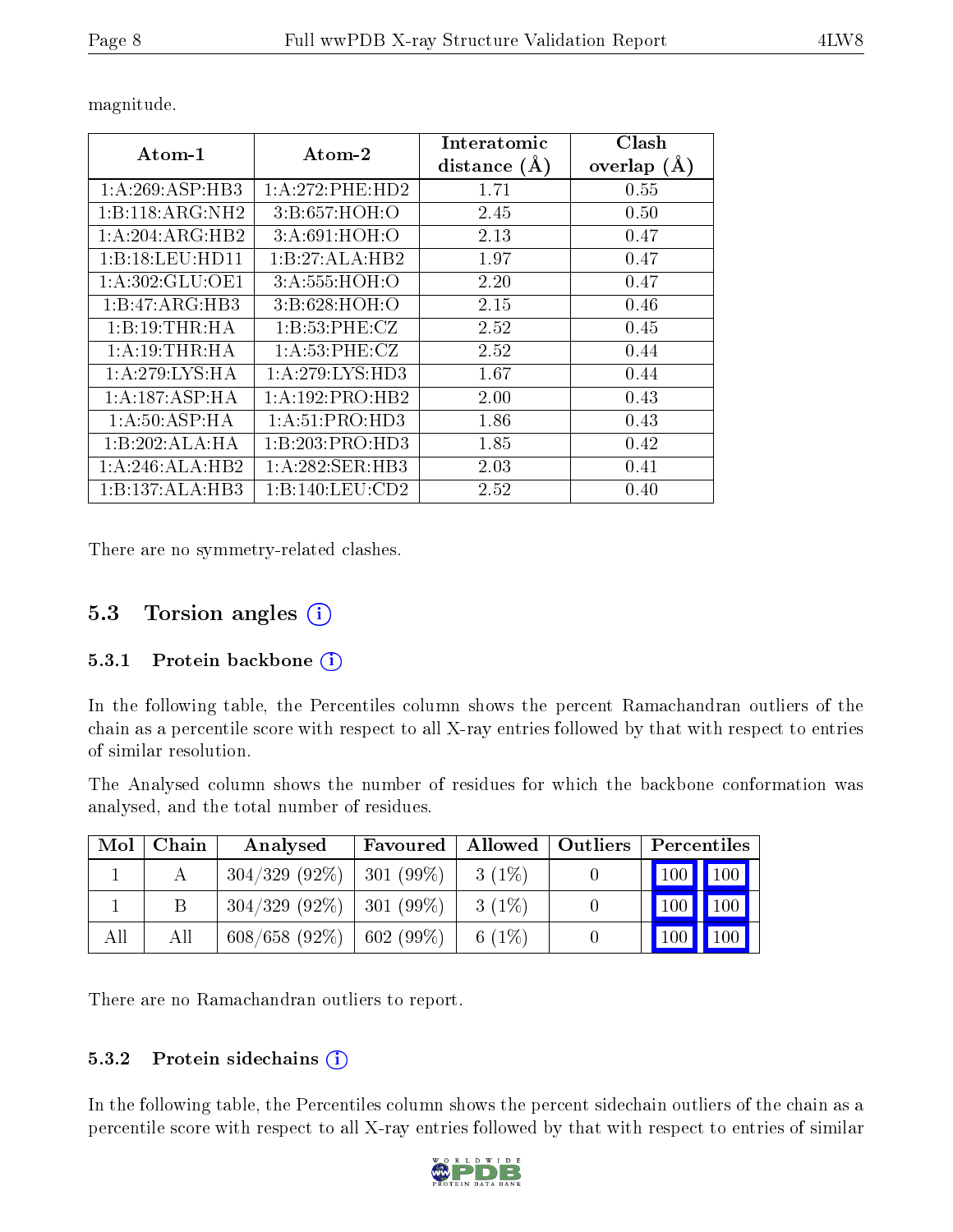resolution.

The Analysed column shows the number of residues for which the sidechain conformation was analysed, and the total number of residues.

| Mol | Chain | Analysed                       | Rotameric   Outliers | Percentiles                       |  |  |
|-----|-------|--------------------------------|----------------------|-----------------------------------|--|--|
|     |       | $228/254(90\%)$                | $-228(100\%)$        | 100 100                           |  |  |
|     |       | $220/254$ (87\%)   220 (100\%) |                      | <b>100</b><br>$\vert$ 100 $\vert$ |  |  |
| All | All   | $448/508(88\%)$                | $-448(100\%)$        | 100 <sub>h</sub><br>100           |  |  |

There are no protein residues with a non-rotameric sidechain to report.

Some sidechains can be flipped to improve hydrogen bonding and reduce clashes. There are no such sidechains identified.

#### $5.3.3$  RNA  $(i)$

There are no RNA molecules in this entry.

### 5.4 Non-standard residues in protein, DNA, RNA chains  $(i)$

There are no non-standard protein/DNA/RNA residues in this entry.

#### 5.5 Carbohydrates  $(i)$

There are no carbohydrates in this entry.

## 5.6 Ligand geometry  $(i)$

2 ligands are modelled in this entry.

In the following table, the Counts columns list the number of bonds (or angles) for which Mogul statistics could be retrieved, the number of bonds (or angles) that are observed in the model and the number of bonds (or angles) that are defined in the Chemical Component Dictionary. The Link column lists molecule types, if any, to which the group is linked. The Z score for a bond length (or angle) is the number of standard deviations the observed value is removed from the expected value. A bond length (or angle) with  $|Z| > 2$  is considered an outlier worth inspection. RMSZ is the root-mean-square of all Z scores of the bond lengths (or angles).

| Mol |                    | Chain |            |  |            |      |               |          |      |                |  |  | Link |  | Bond lengths |  |  | Bond angles |  |
|-----|--------------------|-------|------------|--|------------|------|---------------|----------|------|----------------|--|--|------|--|--------------|--|--|-------------|--|
|     | $\top$ Type $\top$ |       | $\mid$ Res |  | Counts     | RMSZ | . $\# Z  > 2$ | Counts   | RMSZ | # $ Z  > 2$    |  |  |      |  |              |  |  |             |  |
| ച   | <b>EPE</b>         |       | 400        |  | 15, 15, 15 | 0.71 | $(6\%)$       | 18,20,20 | 1.73 | $(22\%)$<br>4. |  |  |      |  |              |  |  |             |  |
| ച   | EPE                |       | 400        |  | 15.15.15   | 0.76 | $(6\%)$       | 18,20,20 | 1.97 | 6(33%)         |  |  |      |  |              |  |  |             |  |

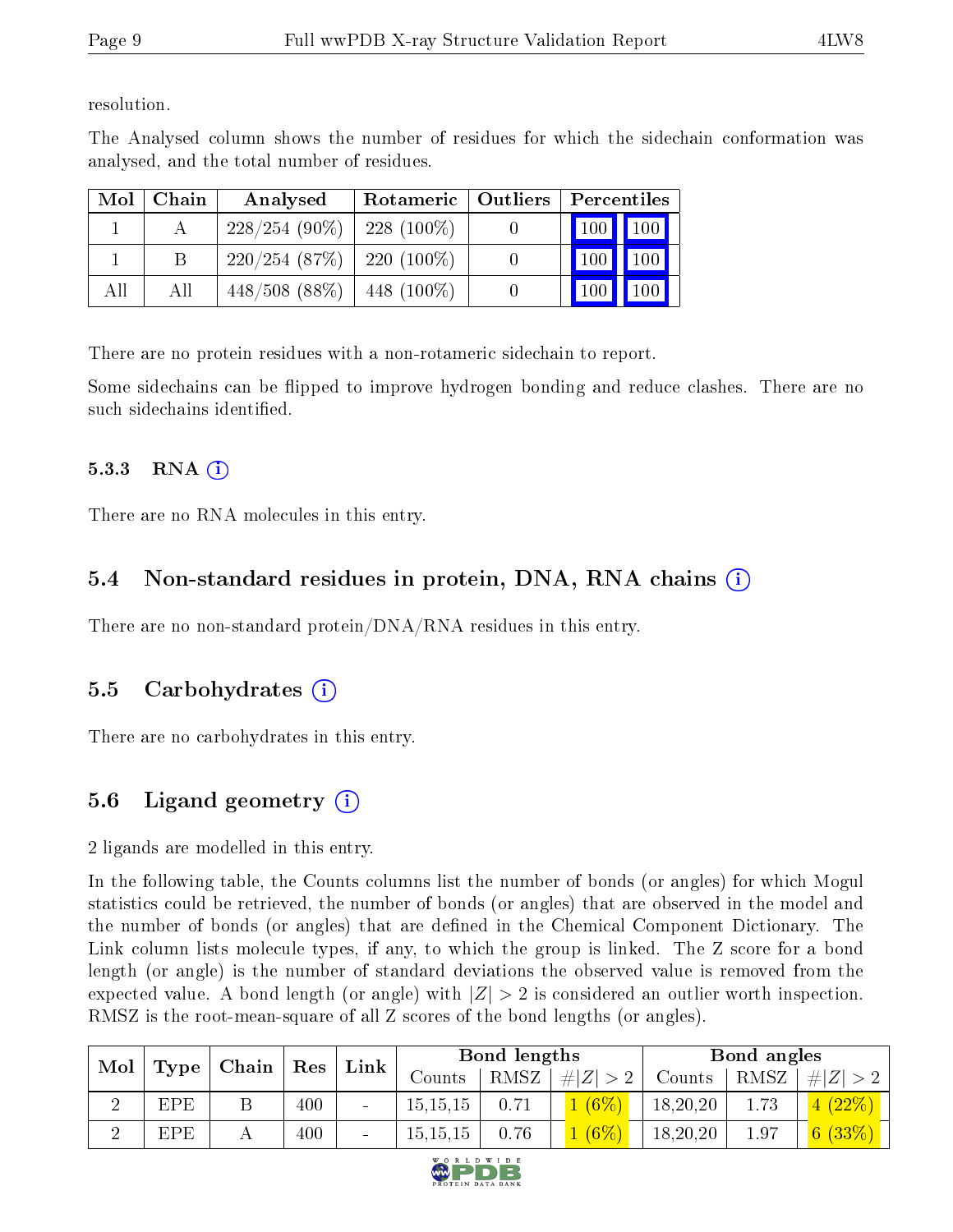In the following table, the Chirals column lists the number of chiral outliers, the number of chiral centers analysed, the number of these observed in the model and the number defined in the Chemical Component Dictionary. Similar counts are reported in the Torsion and Rings columns. '-' means no outliers of that kind were identified.

|     |     |        | Mol   Type   Chain   Res   Link   Chirals | <b>Torsions</b>                                                                                   | Rings |
|-----|-----|--------|-------------------------------------------|---------------------------------------------------------------------------------------------------|-------|
| EPE | 400 | $\sim$ |                                           | $\left[ \frac{4}{9} \right/ \frac{19}{19} \left[ \frac{0}{11} \right] \left[ \frac{1}{1} \right]$ |       |
| EPE | 400 | $\sim$ |                                           | $\left[\frac{5}{9}/\frac{19}{19}\right] \left[\frac{0}{11}\right]$                                |       |

All (2) bond length outliers are listed below:

| Mol |     |       | $\vert$ Chain $\vert$ Res $\vert$ Type $\vert$ Atoms $\vert$ | $\mathbf{Z}$ | $\vert$ Observed( $\overline{A}$ ) $\vert$ Ideal( $\overline{A}$ ) $\vert$ |  |
|-----|-----|-------|--------------------------------------------------------------|--------------|----------------------------------------------------------------------------|--|
|     | 400 | EPE 1 | $^{\circ}$ C10-S                                             | 2.33         | 1.80                                                                       |  |
|     | 400 | EPE.  | $C10-S$ 2.32                                                 |              | 1.80                                                                       |  |

All (10) bond angle outliers are listed below:

| Mol                         | Chain | Res | Type       | Atoms       | $Z_{\parallel}$ | Observed $(°)$ | Ideal $(^\circ)$ |
|-----------------------------|-------|-----|------------|-------------|-----------------|----------------|------------------|
| $\overline{2}$              | В     | 400 | <b>EPE</b> | $C5-N4-C3$  | 4.94            | 119.95         | 108.83           |
| $\overline{2}$              | А     | 400 | <b>EPE</b> | $C5-N4-C3$  | 4.25            | 118.39         | 108.83           |
| 2                           | А     | 400 | <b>EPE</b> | $C7-N4-C3$  | 3.68            | 120.64         | 111.23           |
| $\overline{2}$              | А     | 400 | <b>EPE</b> | $C7-N4-C5$  | 3.59            | 120.43         | 111.23           |
| $\overline{2}$              | А     | 400 | <b>EPE</b> | $O3S-S-C10$ | 2.68            | 110.09         | 105.77           |
| $\overline{2}$              | А     | 400 | <b>EPE</b> | $O1S-S-C10$ | 2.60            | 110.04         | 106.92           |
| $\mathcal{D}_{\mathcal{L}}$ | А     | 400 | <b>EPE</b> | $C6-N1-C2$  | 2.57            | 114.61         | 108.83           |
| $\overline{2}$              | B     | 400 | <b>EPE</b> | $O3S-S-C10$ | 2.49            | 109.80         | 105.77           |
| $\overline{2}$              | В     | 400 | <b>EPE</b> | $O1S-S-C10$ | 2.21            | 109.58         | 106.92           |
| $\mathcal{D}$               | В     | 400 | EPE        | $C7-N4-C3$  | 2.15            | 116.75         | 111.23           |

There are no chirality outliers.

All (9) torsion outliers are listed below:

| Mol            | Chain | Res | Type       | Atoms                    |
|----------------|-------|-----|------------|--------------------------|
| $\overline{2}$ | A     | 400 | <b>EPE</b> | C8-C7-N4-C5              |
| 2              | A     | 400 | <b>EPE</b> | S-C10-C9-N1              |
| $\overline{2}$ | А     | 400 | <b>EPE</b> | $C10$ -C9-N1-C2          |
| 2              | B     | 400 | EPE        | $C8-C7-\overline{N4-C3}$ |
| $\overline{2}$ | В     | 400 | <b>EPE</b> | $C10$ -C9-N1-C6          |
| 2              | А     | 400 | <b>EPE</b> | $C10-C9-N1-C6$           |
| 2              | B     | 400 | EPE        | C9-C10-S-O3S             |
| 2              | В     | 400 | <b>EPE</b> | $C9-C10-S-O2S$           |
| 2              | А     | 400 | <b>EPE</b> | C9-C10-S-O2S             |

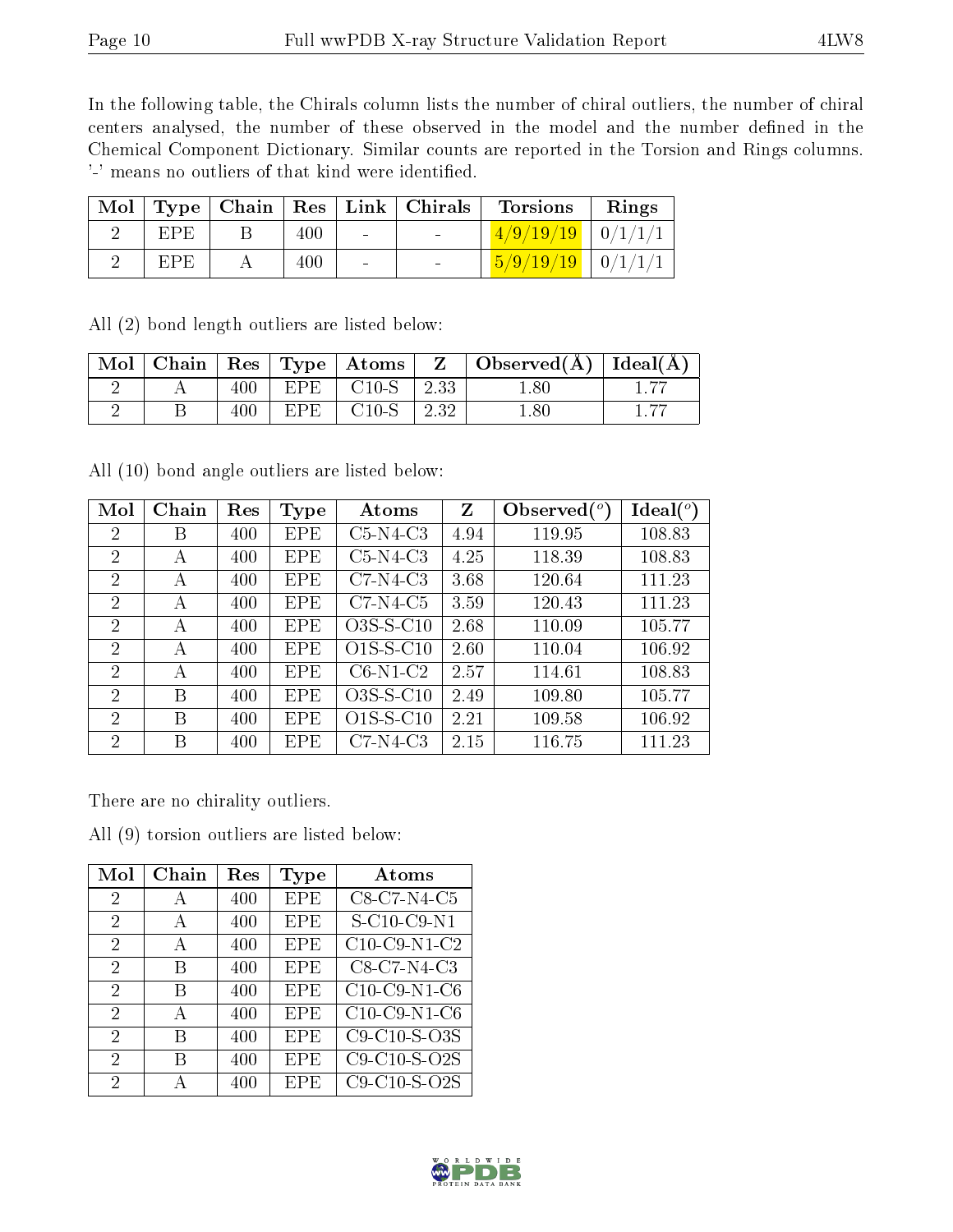There are no ring outliers.

No monomer is involved in short contacts.

### 5.7 [O](https://www.wwpdb.org/validation/2017/XrayValidationReportHelp#nonstandard_residues_and_ligands)ther polymers (i)

There are no such residues in this entry.

## 5.8 Polymer linkage issues (i)

There are no chain breaks in this entry.

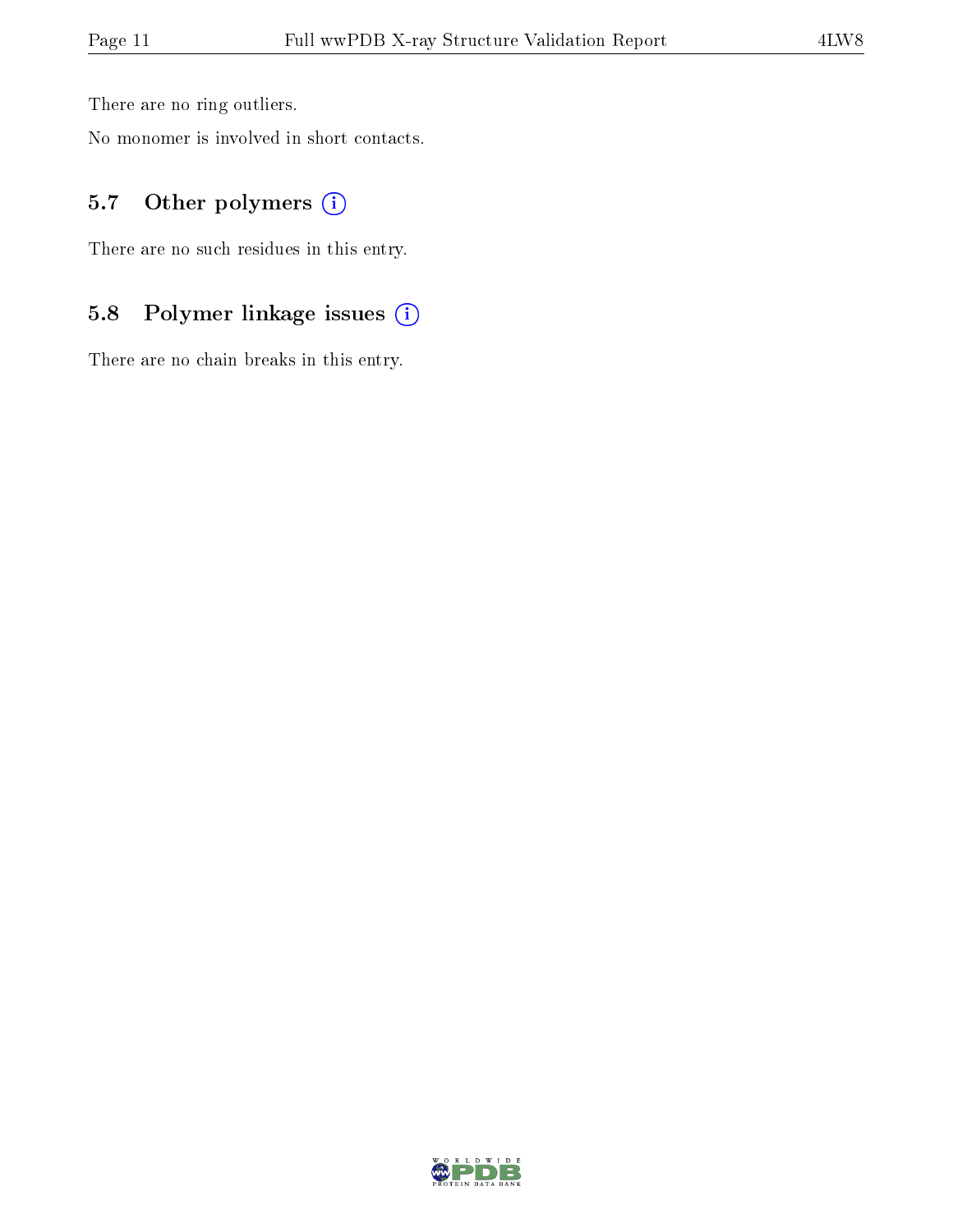## 6 Fit of model and data  $(i)$

## 6.1 Protein, DNA and RNA chains  $(i)$

In the following table, the column labelled  $#RSRZ> 2'$  contains the number (and percentage) of RSRZ outliers, followed by percent RSRZ outliers for the chain as percentile scores relative to all X-ray entries and entries of similar resolution. The OWAB column contains the minimum, median,  $95<sup>th</sup>$  percentile and maximum values of the occupancy-weighted average B-factor per residue. The column labelled ' $Q< 0.9$ ' lists the number of (and percentage) of residues with an average occupancy less than 0.9.

| Mol | Chain | Analysed         | ${ <\hspace{-1.5pt}{\mathrm{RSRZ}} \hspace{-1.5pt}>}$ | $\#\text{RSRZ}\text{>2}$ | $OWAB(A^2)$     | $\mathrm{Q}{<}0.9$ |
|-----|-------|------------------|-------------------------------------------------------|--------------------------|-----------------|--------------------|
|     |       | $303/329$ (92\%) | $-0.16$                                               | $4(1\%)$ 77   80         | 21, 35, 64, 107 |                    |
|     |       | $303/329$ (92\%) | 0.29                                                  | $31(10\%)$ 6 8           | 18, 32, 80, 108 |                    |
| All | All   | 606/658(92%)     | 0.07                                                  | 35(5%)<br>23<br>28       | 18, 34, 74, 108 |                    |

All (35) RSRZ outliers are listed below:

| Mol            | Chain                   | Res             | Type                    | <b>RSRZ</b>      |
|----------------|-------------------------|-----------------|-------------------------|------------------|
| $\mathbf{1}$   | Β                       | 268             | ILE                     | 6.3              |
| $\mathbf{1}$   | B                       | 207             | <b>LEU</b>              | $5.5\,$          |
| $\overline{1}$ | $\overline{\mathbf{B}}$ | 272             | PHE                     | 5.3              |
| $\overline{1}$ | $\boldsymbol{B}$        | 270             | PRO                     | $5.1\,$          |
| $\overline{1}$ | $\overline{\rm A}$      | 314             | <b>ALA</b>              | 4.9              |
| $\overline{1}$ | $\boldsymbol{B}$        | 262             | <b>TYR</b>              | 4.6              |
| $\overline{1}$ | $\boldsymbol{B}$        | 314             | <b>ALA</b>              | 4.4              |
| $\overline{1}$ | $\boldsymbol{B}$        | 267             | <b>THR</b>              | $\overline{4.3}$ |
| $\overline{1}$ | B                       | 269             | ASP                     | 4.3              |
| $\overline{1}$ | $\boldsymbol{B}$        | 273             | <b>VAL</b>              | 4.2              |
| $\mathbf{1}$   | B                       | 271             | ARG                     | 4.1              |
| $\overline{1}$ | $\overline{\mathrm{B}}$ | $\overline{88}$ | $\overline{\rm ALA}$    | $\overline{3.9}$ |
| $\overline{1}$ | $\overline{B}$          | 203             | PRO                     | 3.8              |
| $\overline{1}$ | $\boldsymbol{B}$        | 205             | ILE                     | 3.7              |
| $\overline{1}$ | $\overline{\mathrm{B}}$ | 208             | $\overline{\text{GLY}}$ | $3.6\,$          |
| $\overline{1}$ | $\overline{\rm A}$      | 313             | $\overline{\rm ALA}$    | 3.6              |
| $\overline{1}$ | $\overline{\mathrm{B}}$ | 260             | $\overline{\rm ALA}$    | $3.6\,$          |
| $\mathbf{1}$   | $\boldsymbol{B}$        | 275             | <b>HIS</b>              | 3.5              |
| $\overline{1}$ | $\boldsymbol{B}$        | 206             | <b>SER</b>              | $\overline{3.5}$ |
| $\overline{1}$ | B                       | 313             | ALA                     | $\overline{3.3}$ |
| $\overline{1}$ | $\overline{B}$          | 276             | <b>ASN</b>              | 3.2              |
| $\overline{1}$ | $\boldsymbol{B}$        | 44              | $\rm GL\bar{Y}$         | 3.1              |
| $\mathbf{1}$   | $\boldsymbol{B}$        | 199             | ALA                     | 2.9              |
| $\mathbf{1}$   | B                       | 261             | <b>GLY</b>              | 2.8              |

Continued on next page...